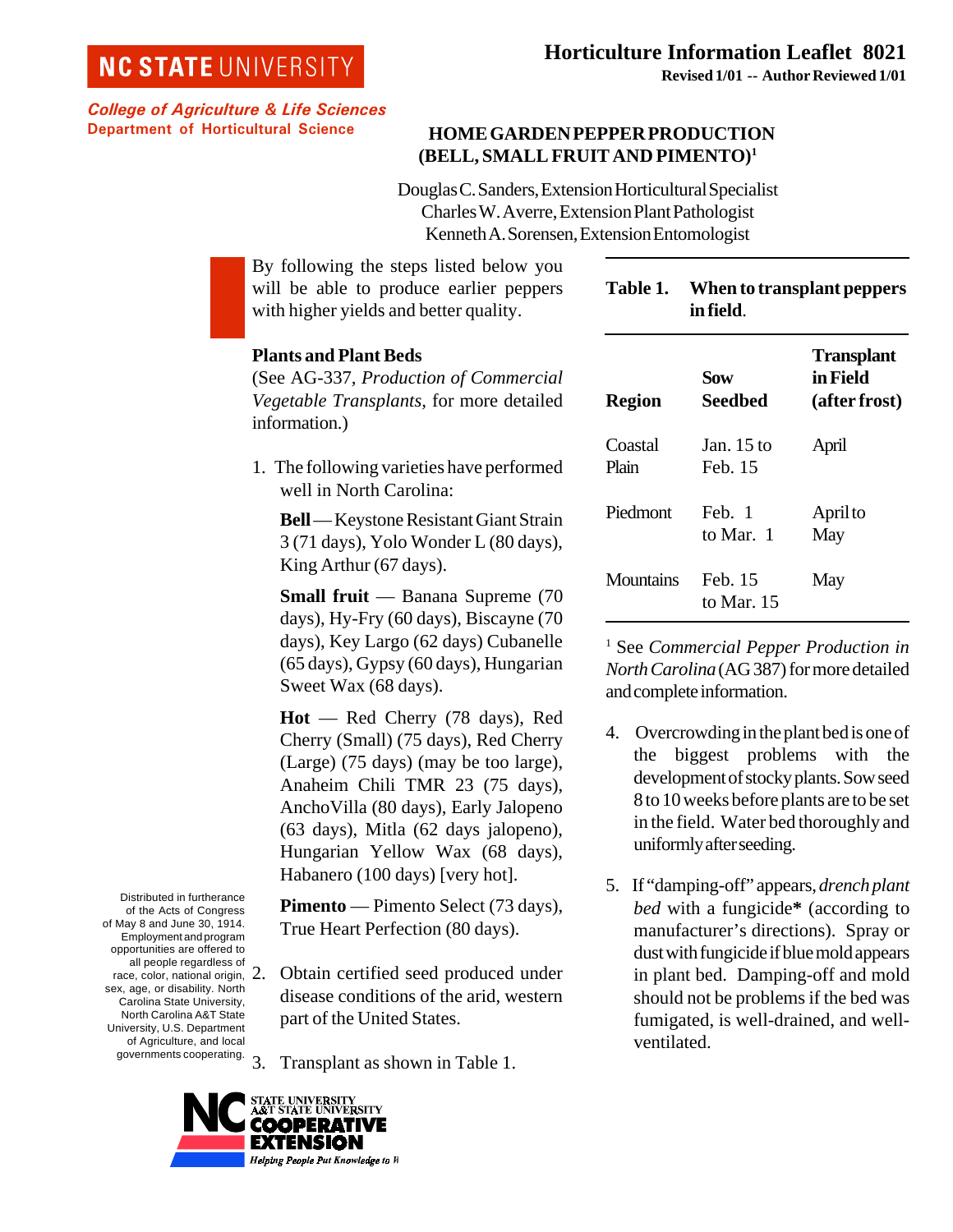- 6. Water plant beds thoroughly when needed. Watering in the mornings will allow foliage to dry more rapidly and thus reduce the spread of diseases.
- 7. Prior to pulling, spray the plant bed with an antibiotic**\*** and fungicide**\*** as directed on the label. If bacterial spot appears, avoid using plants from the bed, but if they must be used, spray weekly with a mixture of copper and streptomycin sulfate.
- 8. To control mosaic virus, avoid use of tobacco or wash hands with soap and water before handling plants. Control insects in plant bed and field to prevent virus spread. (See *Plant Pathology Information Note 186*.)

## **In The Garden**

- 1. About 7 to 10 days before transplanting, begin hardening the plants by limiting water and exposing them to wind and sun. Water the plant bed thoroughly a few hours before the plants are to be pulled.
- 2. Select a well-drained, easily worked loamy or sandy loam soil. Do not select a soil that had cotton, tobacco, eggplant, peppers or Irish potatoes the previous year. Practice crop rotation to control rootknot, bacterial spot, and other diseases. Soil samples should be taken in the fall to determine fertilizer needs and if fumigation for nematodes is necessary. Take a small amount of soil to a depth of 8 inches, from 8 to 10 locations in the garden and mix this soil thoroughly. Then put a cup of this soil in a plastic bag for nematode analysis and another cup in a fertility sample box for determination of fertilizer and lime needs. Soil pH for pepper should be 6.0 to 6.5, lime will allow your peppers to use fertilizer more readily.
- 3. Be sure that the land is plowed early and deep to ensure that trash and other organic matter are well rotted. Plowing under green manure cover crops early will result in increased yields.
- 4. Use a row width convenient for cultivation (3.0 to 3.5 ft). Transplant plants 12 inches in the row. Cultivation may not be necessary with a good herbicide program.

Recently, use of black plastic and 2 rows (12 inches apart) on beds with 5-ft centers has doubled yields. (Drip irrigation is necessary for plastic mulch.)

Pimento pepper requires spacings of 18 to 24 inches in rows spaced 42 inches apart, because of their greater vigor.

- 5. Apply recommended chemicals for weed control.**\*** Follow the directions on the label. For best results, use both pre-planting and post-planting herbicides.
- 6. Apply the recommended fertilizer in 2 bands, each located 3 inches to the side and 2 to 3 inches below the plant roots. On average soils, 3 lb of 10-10-10 per 100 ft<sup>2</sup> should be used (if soil was not tested). Where banding is impossible, mix the fertilizer thoroughly with the soil before ridging, because peppers are very susceptible to fertilizer injury. Apply  $\frac{1}{2}$  oz. of actual N per ft of row as a sidedress. Sidedress 2 to 3 times, starting 2 weeks after planting. Pimentos will require a third sidedressing.
- 7. Transplant in late afternoon or on cloudy days to prevent wilting. If soil is low in phosphorus, use a soluble starter fertilizer in transplant water.
- 8. Cultivation should be done only when necessary to control weeds, usually every 10 days. The cultivations should be shallow. Don't permit machinery to touch the plants since this will injure the plant and spread diseases. If herbicides were used, cultivate only if necessary.
- 9. Foliar applications of insecticides**\*** may be necessary on a weekly basis after mid-June. Corn earworms, maggots, armyworms, as well as corn borers, are especially troublesome later in the season.
- 10. If Cercospora leaf spot appears in the field, spray or dust with a fungicide\*.
- 11. Harvested peppers should be kept cool to retard spoilage and removed from the field soon after harvest.